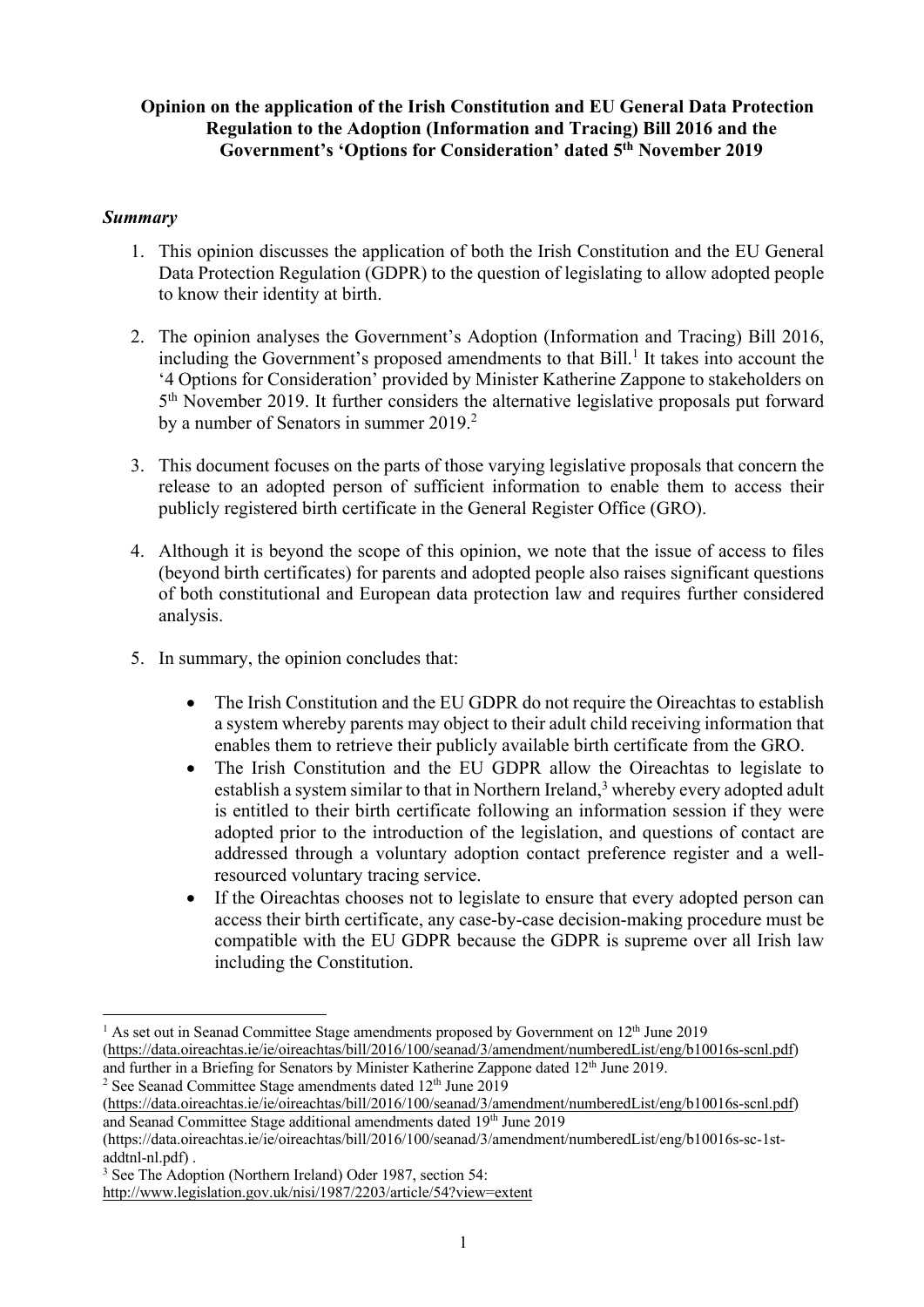- It is doubtful that the decision-making procedure proposed by the Government in the Adoption (Information and Tracing) Bill 2016, including 'Option 2' whereby a 'presumption in favour of release' would be stated in the Bill, is compatible with the provisions of the GDPR.
- 'Option 3' and 'Option 4' would, it seems, allow the GDPR to function freely in relation to the release of adopted people's personal data.

# *The Adoption (Information and Tracing) Bill 2016: What does it propose?*

- 6. The Adoption (Information and Tracing) Bill 2016 seeks to restrict access to one's identifying information for people adopted in the past while creating an automatic, unqualified right to one's identifying information for those adopted in future.
- 7. 'Option 1' presented on 5th November 2019 would retain the Government's Bill together with the Government's proposed Seanad Committee Stage amendments<sup>4</sup> and amendments it will propose at Seanad Report Stage.<sup>5</sup>
- 8. Under this approach, once an historically adopted adult requests the information that would allow them to retrieve their birth certificate from the GRO, the following process will be triggered:
	- TUSLA will attempt to find and contact the person's natural mother, and father if known (including by accessing the Department of Employment Affairs and Social Protection's databases in order to find these individuals' current address);
	- If either parent objects to the release to the adopted person of the information enabling them to retrieve their birth certificate, the Adoption Authority of Ireland will decide on the matter, having regard to the following factors and 'such additional matters as it considers appropriate':

<sup>4</sup> See https://data.oireachtas.ie/ie/oireachtas/bill/2016/100/seanad/3/amendment/numberedList/eng/b10016s-scnl.pdf

 $5$  See Briefing for Senators by Minister Katherine Zappone dated  $12<sup>th</sup>$  June 2019.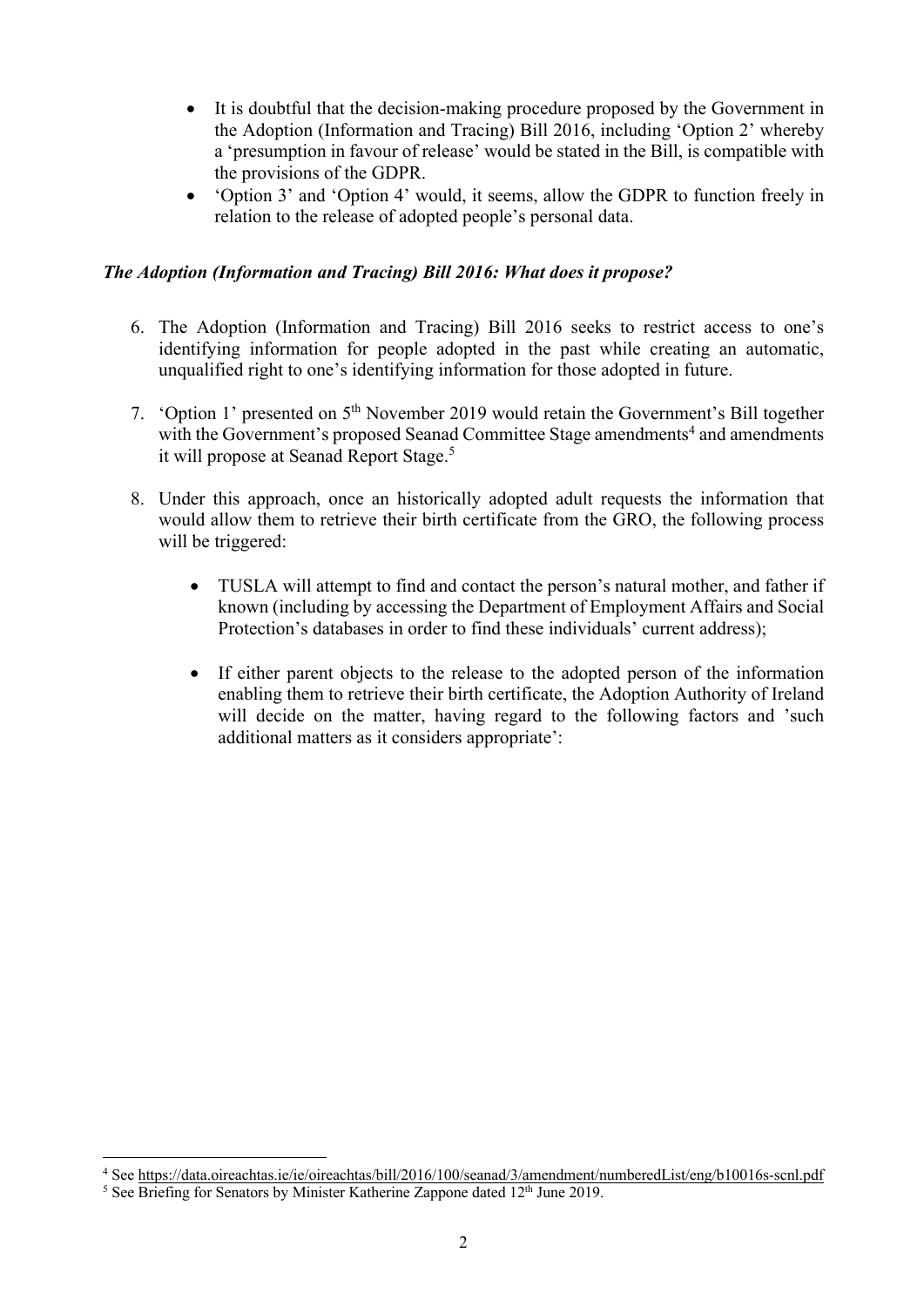- The circumstances giving rise to the parent relinquishing charge or custody of the applicant;
- The present circumstances of the parent and the likely effect upon him or her of the provision to the applicant of the information concerned;
- The views of the parent on the provision to the applicant of the information concerned, and the reasons for these;
- The respective ages of the parent and the adopted adult;
- The reason for the adopted adult's wish to have the information concerned provided to him or her and, where applicable, to contact the parent;
- Where applicable, the likelihood of the adopted adult, whether upon provision to him or her of the information concerned or at any point in the future, seeking to contact the parent in circumstances where the adopted adult has been informed that the parent does not wish to be so contacted;
- The present circumstances of the adopted adult and the likely effect upon him or her of a refusal to provide the information concerned to him or her;
- Current knowledge relating to the effect of provision or non-provision of information of such nature to persons seeking the information, on those persons and on persons who are the subject of the information.
- Following the Adoption Authority's decision, there will be a right of appeal to the Circuit Court, and on a point of law to the High Court.
- 9. We understand that the Attorney General has advised the Government that the Irish Constitution requires the Oireachtas to establish a system that enables parents to object to their adult child being informed of their identity, following which a State authority will adjudicate each objection on a case-by-case basis.
- 10. As far as we can judge, the Attorney General's advice to Government on the constitutional framework that applies to this issue is that it would be *unconstitutional* for the Oireachtas to legislate in a manner similar to Northern Ireland (in 1987) and England and Wales (in 1975) whereby every adopted person is entitled to their birth certificate upon reaching adulthood, whether they were adopted before or after the date of the relevant legislation's enactment.
- 11. We explain below why the Attorney General's understanding of how the Constitution interacts with the Oireachtas' freedom to legislate in the area of access to adoption information is incorrect.
- 12. We contend further below that the GDPR does not require the Oireachtas to legislate in the manner proposed by the Government in the Adoption (Information and Tracing) Bill 2016. In our considered view, it is clearly permissible under the GDPR for the Oireachtas to follow the example of Northern Ireland and the other UK jurisdictions. We know of no GDPR-based challenges to, nor suggestions that the GDPR does not allow, the established systems of automatic provision of birth certificates to adopted people in the UK and in other European jurisdictions (discussed further below).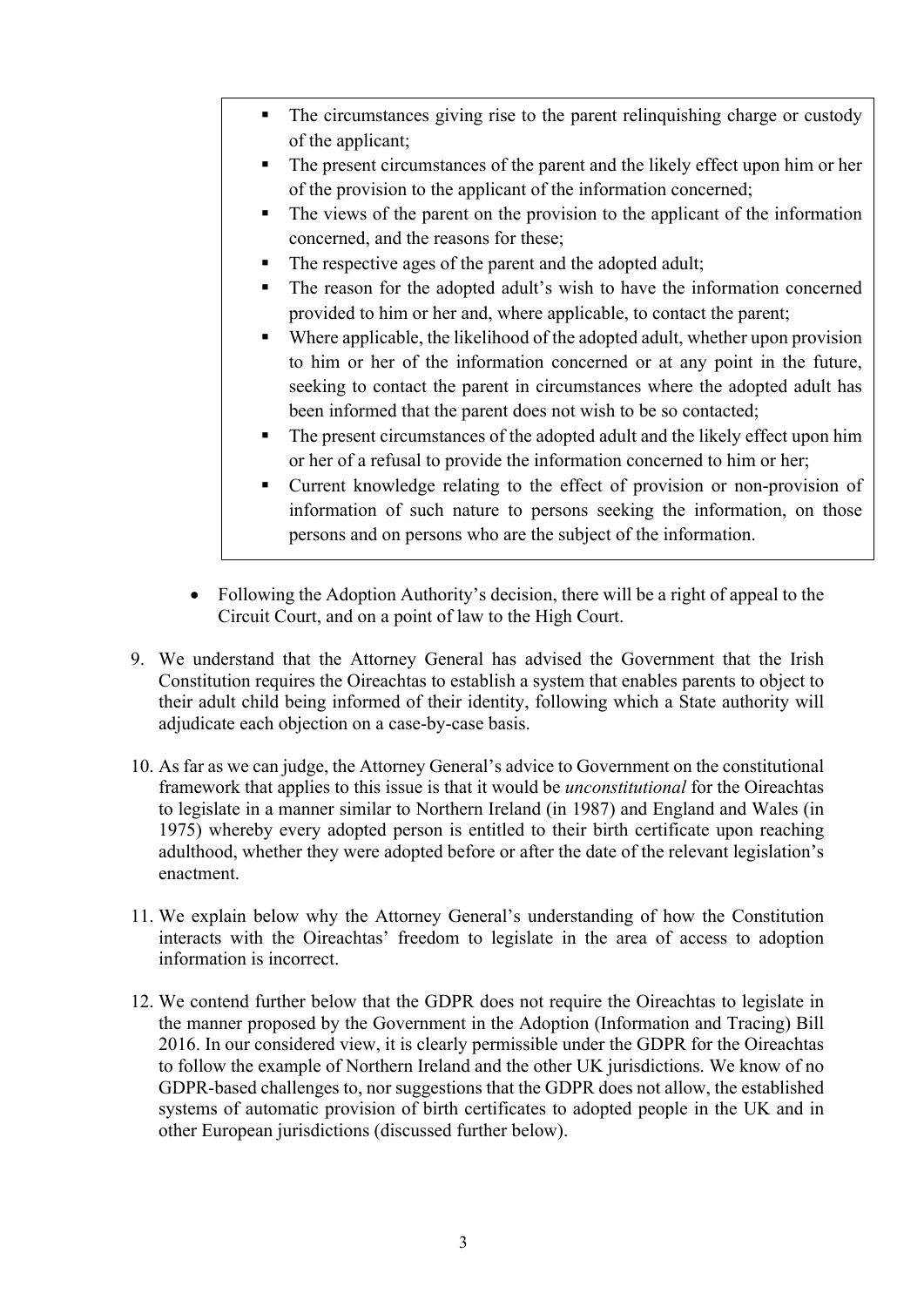13. In fact, we contend below, the Oireachtas would likely be acting in contravention of the GDPR by establishing the procedure for responding to data access requests that the Adoption (Information and Tracing) Bill 2016 envisages.

# *What are the '4 Options for Consideration' proposed by Minister Zappone on 5th November 2019?*

- 14. Under 'Option 1', the Government would proceed with the Adoption (Information and Tracing) Bill 2016 as planned in June 2019 and as explained above.
- 15. Under 'Option 2', the Government would make two major changes to its June 2019 proposals:
	- (1) the Bill would state a 'presumption in favour of release of information'. The Minister's Briefing of 5<sup>th</sup> November 2019 explains this to mean that 'where there is an objection to the release of birth information by the natural parent, if the case between the adopted person and the birth parent are equal, the Adoption Authority of Ireland will be obliged to release the information';
	- (2) the Bill would establish a 'defined period' for parents to 'opt-in' to state their objection to the release of information. Once an adopted person applied for their identifying information, it seems, the objection would activate and the case-by-case hearing procedure explained above would commence. If a parent had not 'opted in' to stating their objection, birth information would be released automatically to the adopted person upon their application.
- 16. Under 'Option 3', the Government would remove all provisions of the Bill relating to information access and instead provide only for safeguarding of records, tracing for the purposes of reunion, and putting the National Contact Preference Register on a statutory footing.
- 17. Under 'Option 4', the Government would remove all provisions of the Bill except for the safeguarding of records.

#### *What are the alternative legislative proposals?*

18. At Committee Stage in the Seanad in June 2019, several Senators put forward alternative legislative proposals (through a large volume of tabled amendments) which would establish a system of access to information similar to that prevailing in Northern Ireland and England and Wales. In those jurisdictions (where the GDPR similarly applies), where an adoption took place before the enacting legislation, the adopted adult is entitled to know their original identity following an information session. Those jurisdictions also operate voluntary contact preference registers which enable adopted people and parents to make their relatives aware of their preferences regarding contact, and to withhold their contact details should they not wish to have contact made with them.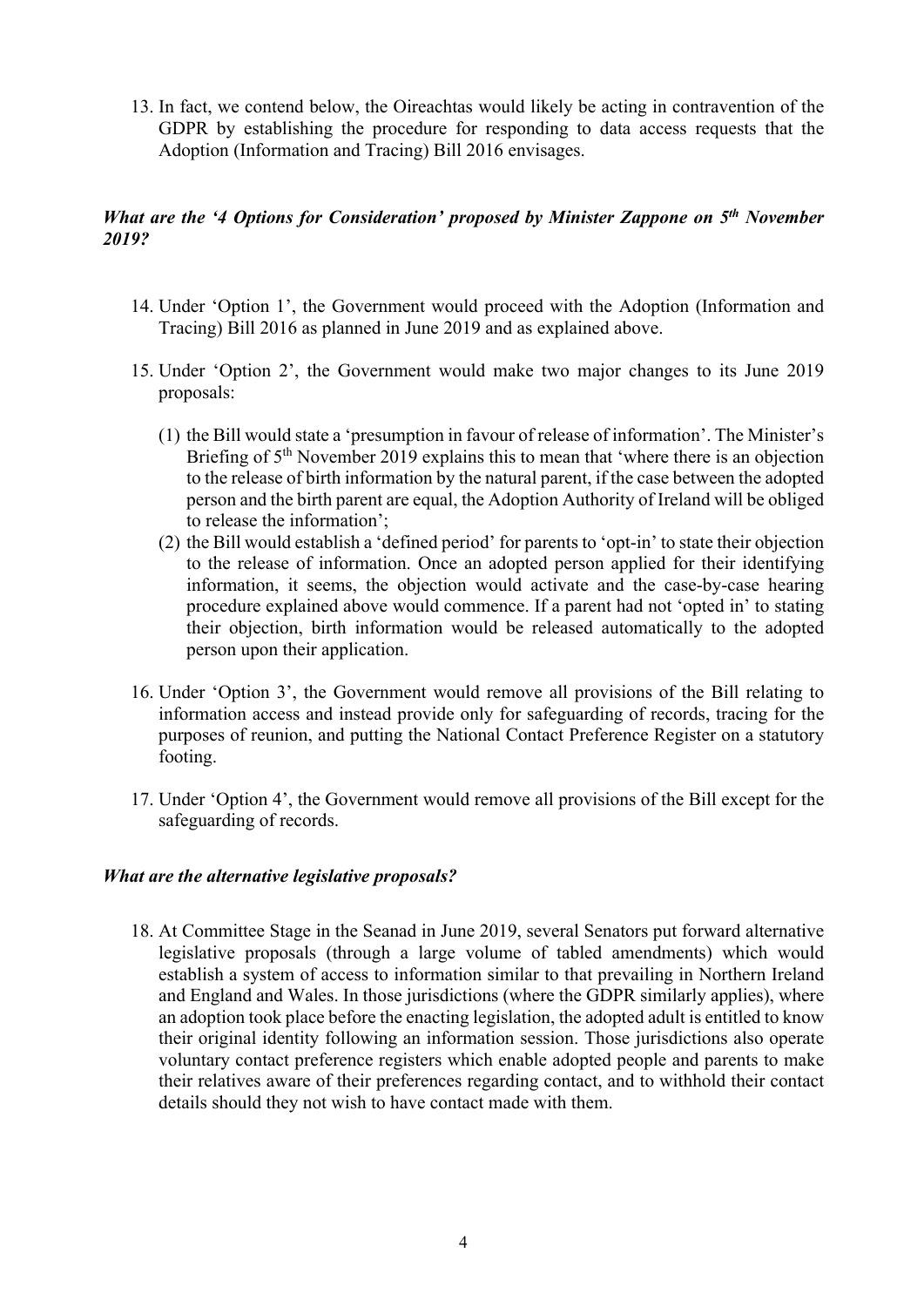#### *Constitutional Law analysis*

- 19. In our opinion, it is well within the scope of constitutionally permissible actions for the Oireachtas to establish a scheme of automatic access for all adopted people to their original identity, coupled with a fully resourced and regularly advertised voluntary National Adoption Contact Preference Register (NACPR) and voluntary tracing service.
- 20. Regarding the desire of some adopted people and natural parents not to receive contact from one another, the Government can discharge its constitutional obligation to respect these individuals' privacy rights (while also respecting the right to identity of adopted people) through the effective operation of the NACPR, including via an awareness campaign in advance of the legislation's enactment. The NACPR allows every person affected by adoption to register their preference regarding contact with a family member and to choose whether to provide or withhold their contact details. Furthermore, where required, the ordinary civil and criminal legal frameworks concerning harassment are available to every person in Ireland—although it is crucial to note that the Government has provided no evidence that any harassment has occurred in all of the previous decades during which natural parents and adopted people have been making contact with each other independent of church or State services and in the absence of legislation.
- 21. The Government's advice appears to be that, due to the Supreme Court's decision in *IO'T v B* [1998] 2 IR 321, any legislation that regulates the release of historical adoption information must ensure that the rights of the adult child and the natural parent are balanced specifically by way of (1) allowing each natural parent to object to the release of their name to their now-adult child, and (2) where either parent so objects, ensuring that a State body makes an individualised decision on whether or not to release the information, taking into account an undefined range of factors.
- 22. However, in our view, *IO'T v B* has no bearing on how the Oireachtas should legislate save for the Supreme Court's acknowledgement that the Constitution protects both the right to identity and the right to privacy and that these rights must be balanced in relation to each other.
- 23. *IO'T v B* was not a case in which the constitutionality of legislation was challenged; it was decided in a legislative vacuum insofar as the provision of records was concerned. Thus, the key points made in the judgment were not addressed to the Oireachtas. On the contrary, since the judgment was a case stated from the Circuit Court, the judgment took the form of a series of answers to specific questions posed by the Circuit Court judge. When the Court held (at p.353) that the natural parent had a right to fair procedures which involved being able to assert privilege or a right to privacy, that point was made in the specific context of answering questions from a Circuit Court judge about how he should decide an application to the Court. The right arose in the context of those court proceedings. It would misconstrue the judgment to interpret it as holding that the same requirements apply to any legislation enacted by the Oireachtas on this point.
- 24. The factors laid out (at p.355) to be taken into account when deciding whether to release the information were to be taken into account by the Circuit Court in the context of providing fair procedures during a decision-making process that took place in a legislative vacuum vis-à-vis how the rights of the parties were to be balanced. This does not mean that the same factors must feature in legislation passed by the Oireachtas. The relevant passage opens with the words "In the particular circumstances of this case …". Moreover,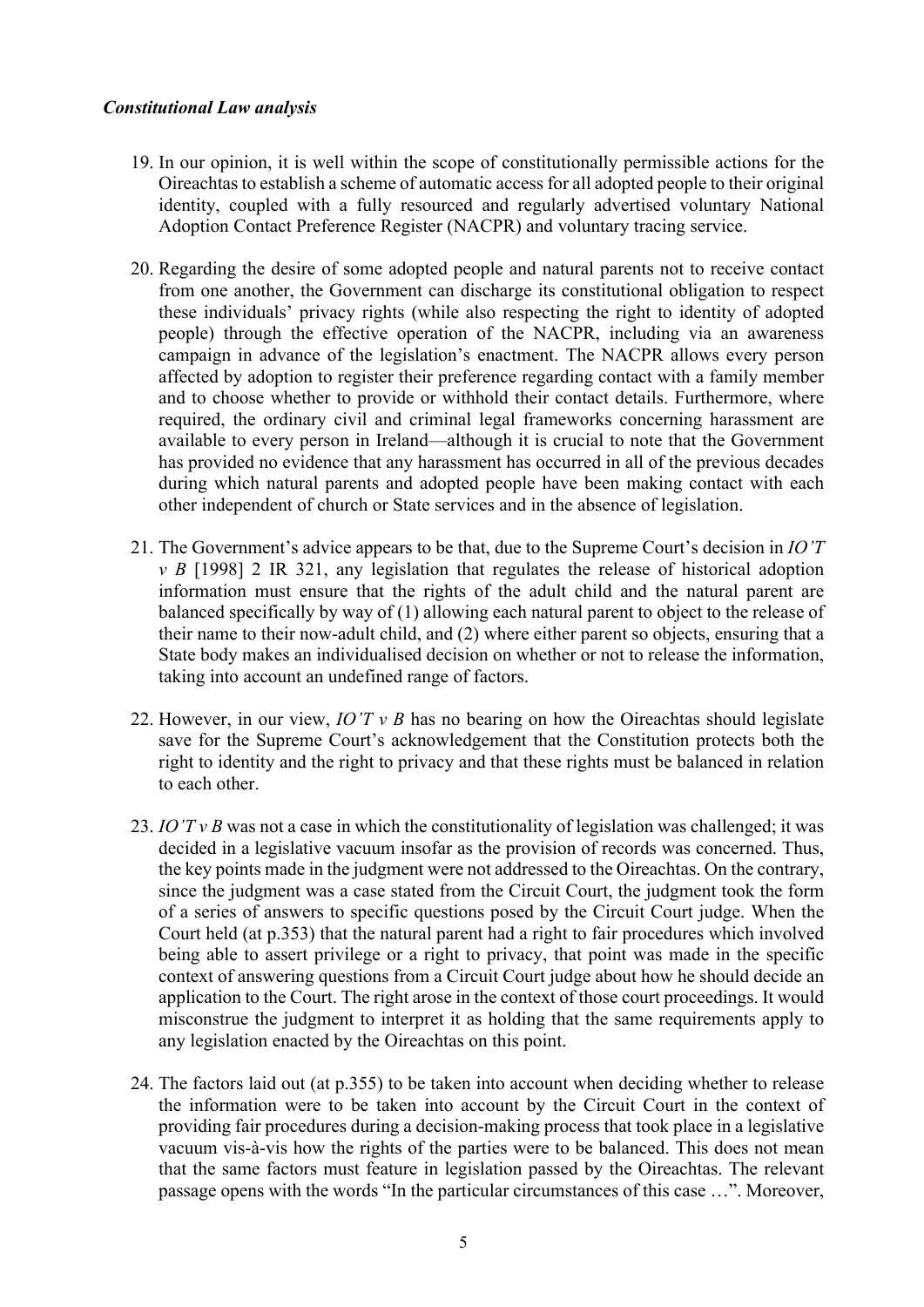the Supreme Court states that these are factors which the Circuit Court judge is "entitled" rather than obliged to consider.

- 25. Furthermore, the issue of access to publicly available birth certificates was not expressly addressed in *IO'T v B*. Since 1864 (under the Registration of Births and Deaths (Ireland) Act 1863), all births in Ireland have been registered publicly and all mothers have been required to be named on their child's birth certificate. This is contrary to the situation in France and Italy, which uniquely operate explicit and procedurally clear systems of 'anonymous birth' allowing mothers to avoid being registered on the child's birth certificate or publicly in the rare circumstances where they wish to do so. <sup>6</sup> It must be presumed that Ireland's legislative system of open access to birth registration, which has continued to operate without interruption post-independence, is constitutional. In fact, in the Civil Registration Act 2004, which was enacted post-*IO'T*, provision was made to restrict access to the index that makes traceable the link between the Adopted Children's Register and the Register of Births but no such limitation was placed on access to the register of births.
- 26. Legislation could protect the right to privacy of everyone concerned through means other than an individual hearing in which a natural parent is pitted against their adult child. In the earlier version of the Bill, it was deemed that the requirement that the adopted person sign an undertaking not to seek to contact the natural parent provided sufficient legal protection for the right to privacy. This requirement did not involve any individual hearing. Therefore, if an individual hearing is not a constitutional requirement, the right to privacy could also be adequately protected through other means – for example, through affording adopted people and natural parents the opportunity to register their contact preference, and requiring applicants for information to attend a meeting at which they would be informed of this preference. Indeed, in many ways, this would provide more robust protection for the privacy of both adopted people and natural parents expressing a wish for no contact than the Government's proposals to date.
- 27. The Court in *IO'T* did not intend to restrict the freedom of action of the Oireachtas; this point was not up for consideration in the case. On the contrary, at pp.340-341 the Court cited with approval the classic passage from *Ryan v AG*<sup>7</sup> regarding the presumption of constitutionality applying with particular force to legislation enacted by the Oireachtas for the purpose of reconciling the exercise of constitutional rights with the claims of the common good. Viewed in this light, the decision is entirely in line with recent Supreme Court decisions in which the preference of the courts to defer to decisions made by the Oireachtas on sensitive matters of social policy, and their reluctance to strike down laws of this sort, has been repeatedly re-affirmed.
- 28. In *Fleming v Ireland*, the Supreme Court stated that "[t]he presumption [of constitutionality] may be regarded as having particular force in cases where the legislature is concerned with the implementation of public policy in respect of sensitive matters of social or moral policy."<sup>8</sup> The challenge to the law in that case was rejected on the basis that "the legislation in question called for a careful assessment of competing and complex

<sup>6</sup> See *Godelli v Italy* (ECtHR, Application no 33783/09) 25 September 2012 and *Odièvre v France* (2004) 38 E.H.R.R. 43. See further Alice Margaria, 'Anonymous Birth: Expanding the Terms of the Debate' (2014) 22 International Journal of Children's Rights 552.

<sup>7</sup> [1965] I.R. 294 per Kenny J at 312.

 $8$ [2013] 2 I.R. 417 at 441.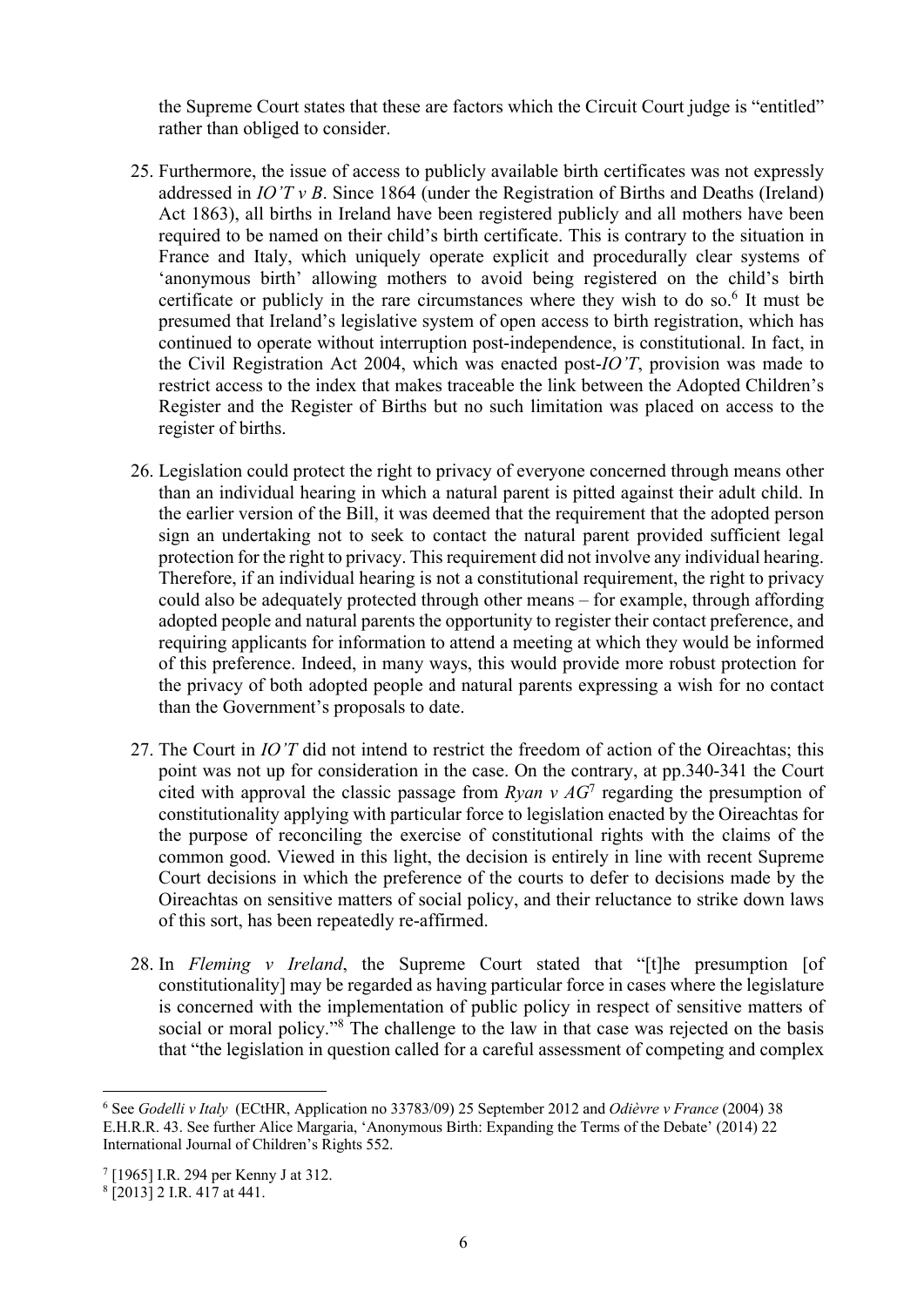social and moral considerations. That is an assessment which legislative branches of government are uniquely well placed to undertake."9 Similarly, in *MR v An tArd Chláratheoir*, <sup>10</sup> Chief Justice Denham commented that "[a]s a significant social matter of public policy it is clearly an area for the Oireachtas, and it is not for this Court to legislate on the issue … Any law on surrogacy affects the status and rights of persons, especially those of the children; it creates complex relationships, and has a deep social content. It is, thus, quintessentially a matter for the Oireachtas."11 Similarly, Mr Justice Murray commented that "[i]t is for the Oireachtas to make the value judgement based on best policy …"12 In *MD (a minor) v Ireland*, the Supreme Court rejected the challenge by stating: "This was a choice of the Oireachtas. Even in a time of social change, it is a policy within the power of the legislature … The Oireachtas could have applied a different social policy but s. 5, the policy which they did adopt, was within the discretion of the Oireachtas, and it was on an objective basis, and was not arbitrary."13

29. Moreover, where the legislature passes legislation that balances conflicting constitutional rights, the courts afford even more deference to the legislature and are even more reluctant to invalidate such a law. This was established in the case of *Tuohy v Courtney*, <sup>14</sup> which involved a constitutional challenge to the Statute of Limitations on the basis that it barred the action of the plaintiff even where he was not aware of the damage he had suffered and so could not have brought his claim—until after the time bar had elapsed. This interfered with a previously-established constitutional right to succeed in litigation.15 However, the Statute of Limitations balanced this right with another, previouslyrecognised: the right to be free of unjust and delayed litigation.<sup>16</sup> The Supreme Court held that where legislation that restricts constitutional rights involves balancing two or more sets of directly conflicting constitutional rights—as opposed to balancing one set of rights with state interests—a more deferential standard of review applies:

> "The Court is satisfied that in a challenge to the constitutional validity of any statute in the enactment of which the Oireachtas has been engaged in such a balancing function, the role of the courts is *not to impose their own view of the correct balance in substitution for the view of the legislature* as displayed in their legislation but rather to determine from an objective stance whether the balance contained in the impugned legislation is *so contrary to reason and fairness as to constitute an unjust attack on some individual's constitutional rights*."17

30. Thus, in order for legislation in the area of adoption information and tracing to be deemed unconstitutional, it must be shown that the law is arbitrary and lacks an objective basis. It is on this basis that we submit that the Constitution does permit the Oireachtas to legislate in the manner proposed by several Senators earlier this year: providing automatic access to identifying information for people who were adopted in the past following an

<sup>9</sup> *Ibid*.

<sup>&</sup>lt;sup>10</sup> [2014] I.E.S.C. 60.

<sup>&</sup>lt;sup>11</sup> *Ibid* at [96] and [113]. She went on to say at [118] that "The issues raised in this case are important, complex and social, which are matters of public policy for the Oireachtas. They relate to the status and rights of children and a family."

<sup>12</sup> *Ibid* at [63].

<sup>13</sup> [2012] 1 I.R. 697 at 719. This was quoted with approval by the Supreme Court in *Fleming v Ireland* [2013] 2 I.R. 417 at 441.

<sup>&</sup>lt;sup>14</sup> [1994] 3 IR 1.

<sup>&</sup>lt;sup>15</sup> This right had been recognised in the case of *O'Brien v Keogh* [1972] IR 144.

<sup>16</sup> This right had, according to the *Tuohy* Court, been found in *O'Domhnaill v Merrick* [1984] IR 151.

<sup>&</sup>lt;sup>17</sup> [1994] 3 IR 1 at 47. Emphasis added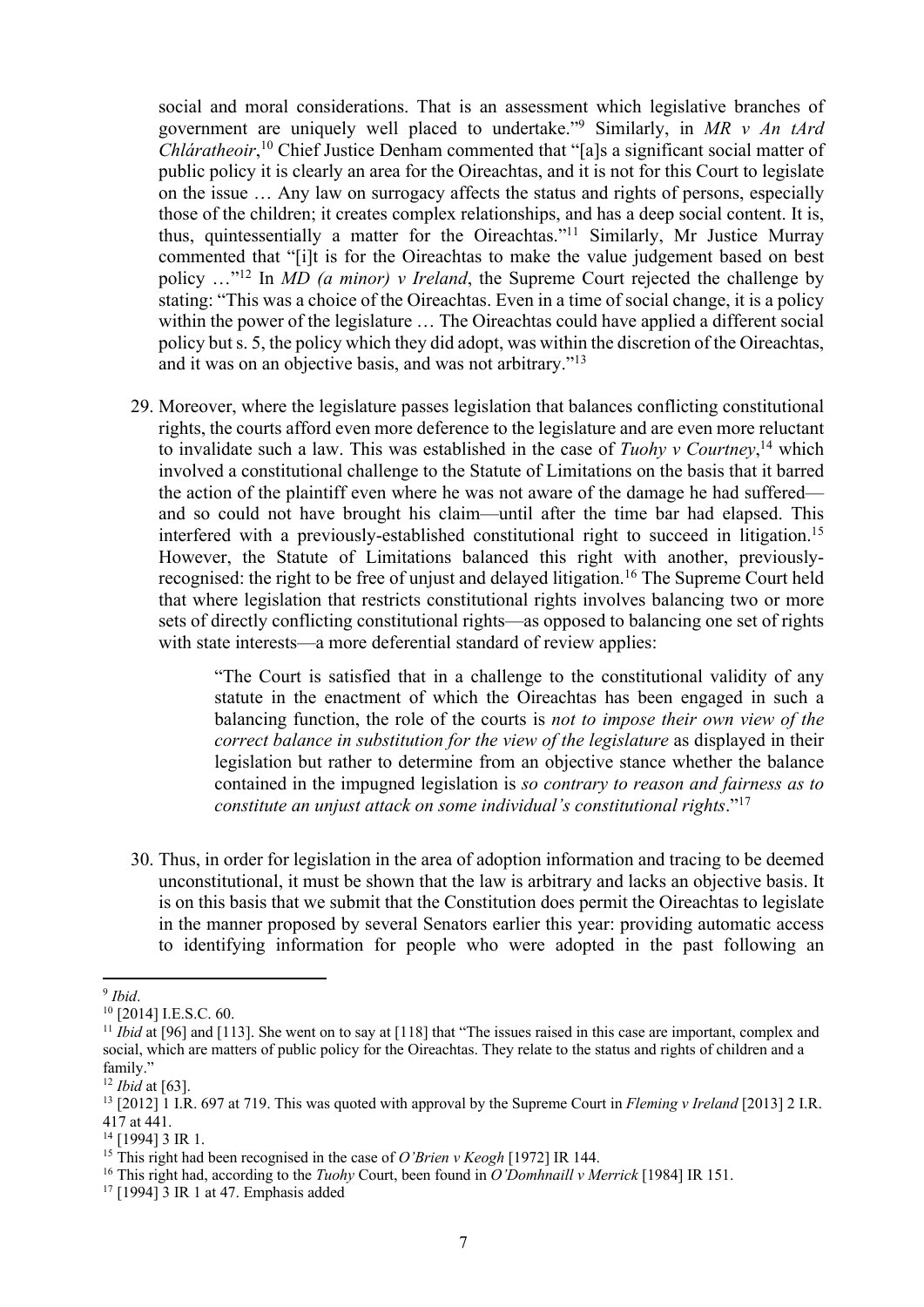information session, and accompanied by a fully resourced voluntary National Adoption Contact Preference Register and voluntary tracing service.

# *EU GDPR analysis*

*Could the Oireachtas legislate to allow all adopted people to know their identity?*

- 31. It is our considered view that nothing in the EU GDPR prevents the Oireachtas from legislating to ensure that all adopted adults are provided with the information they need to retrieve their publicly available birth certificate from the GRO.
- 32. As explained above, in Northern Ireland (since  $1987$ )<sup>18</sup> and England and Wales (since 1975),<sup>19</sup> every adopted adult is entitled to their birth certificate. In these jurisdictions, people adopted before the date of the legislation's enactment must first be provided with information about the context(s) in which their adoption may have taken place. These jurisdictions also operate voluntary contact preference registers. Numerous other European Union jurisdictions provide all adopted adults with access to their identity. We understand these jurisdictions to include Germany (since  $1957$ ),<sup>20</sup> Belgium (since  $1960$ ),<sup>21</sup> Austria (since 1983),<sup>22</sup> the Netherlands (since 1994),<sup>23</sup> Spain (since 2007 for those adopted internationally and 2015 for those adopted domestically)<sup>24</sup> and Sweden.<sup>25</sup> It can be assumed that the GDPR was not intended to render invalid such laws across a large number of EU Member States.
- 33. A person's identity at birth is their 'personal data', according to the Article 4(1) GDPR definition, as follows:

'personal data' means any information relating to an identified or identifiable natural person ('data subject'); an identifiable natural person is one who can be identified, directly or indirectly, in particular by reference to an identifier such as a name, an identification number, location data, an online identifier or to one or

<sup>&</sup>lt;sup>18</sup> The Adoption (Northern Ireland) Order 1987, section 54.

<sup>&</sup>lt;sup>19</sup> Children Act 1975, section 26.

<sup>&</sup>lt;sup>20</sup> Sections 62 and 63 of the German Act on Personal Statute ("Personenstandsgesetz"), entered into force in 1957. <sup>21</sup> From Hogan Lovells International LLP: 'An adoptee can have access to his or her original birth certificate. This is a Federal competence and is applicable in the whole of Belgium. Unless the mother eluded Belgian legislation by for example giving birth in France (anonymously), the birth certificate will always include at least the name of the mother. After contacting the Flemish adoption authority, they explained that this has been the case since at least 1960 in the whole of Belgium.'

<sup>&</sup>lt;sup>22</sup> From Hogan Lovells International LLP: 'In Austria, adopted people are generally entitled to access their birth records, including the following information regarding their parents: name, date and place of birth and death, marital status and nationality (Sections 2 and 52/2 of the Austrian Personal Statute Law 2013). This applies since 1983. This also applies to incognito adoptions, although the access is limited to those who are 14 years or older. These regulations are considered as being consistent with Article 8 ECHR.'

<sup>23</sup> See Trstenjak, V. and Weingerl, P. (Eds) (2016) *The Influence of Human Rights and Basic Rights in Private Law.* Dordrect: Springer. (Pages 49-50; 462-463)

<sup>&</sup>lt;sup>24</sup> From Hogan Lovells International LLP: 'In theory, access to records is a possibility since 1958, but in practice it was only possible when the files after appealing in court and permission was only granted in limited cases. Since 2007 (for international adoptions) and since 2015 (for national adoption) access to files is finally truly legally granted.'

<sup>25</sup> See Yngvesson, B. (2010) *Belonging in an Adopted World: Race, Identity and Transnational Adoption.* Chicago: University of Chicago Press. (Page 24).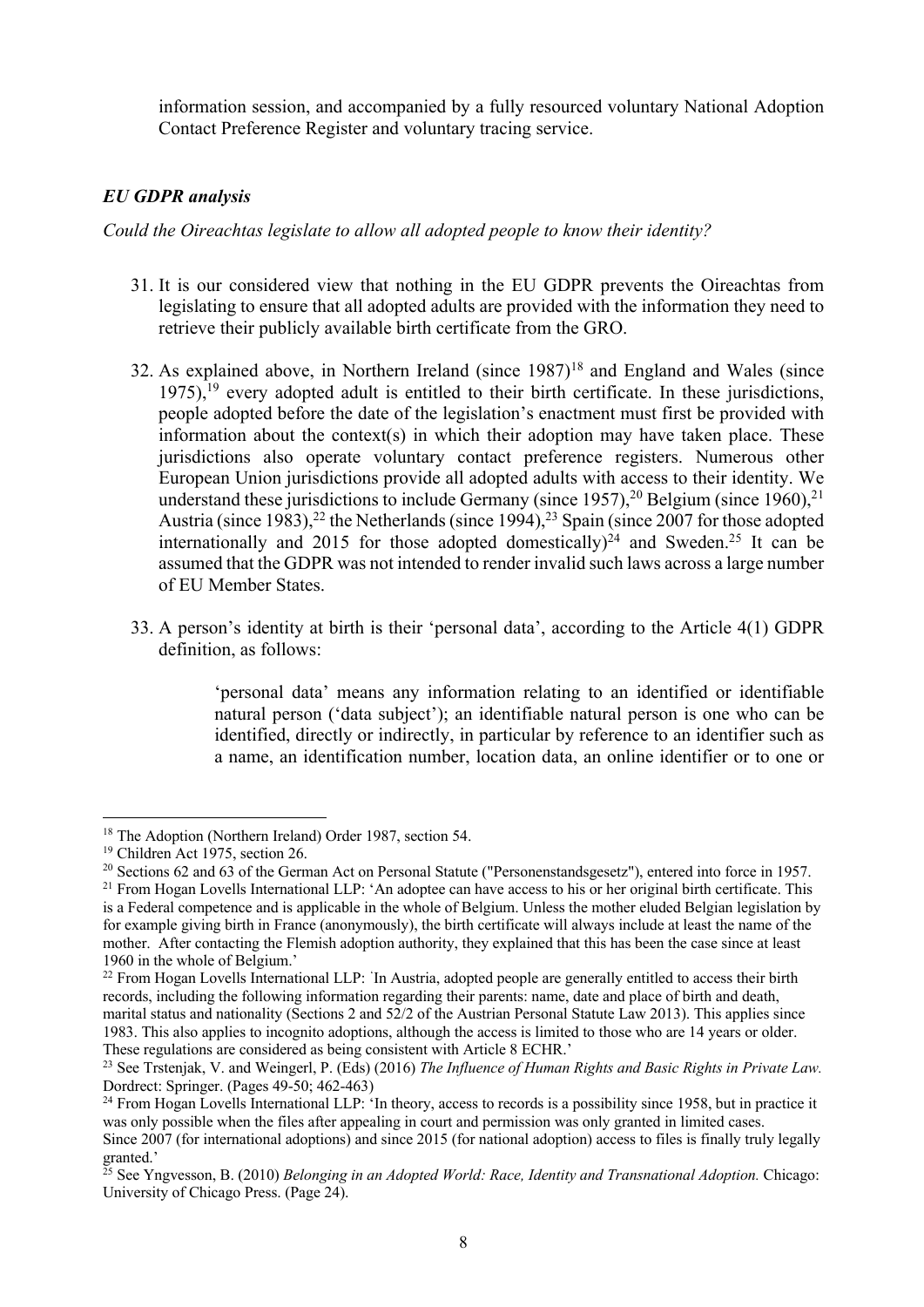more factors specific to the physical, physiological, genetic, mental, economic, cultural or social identity of that natural person.

- 34. As the Court of Justice of the European Union (CJEU) acknowledged in *Nowak v Data Protection Commissioner of Ireland* (Case C-434/16, 20 December 2017), information may be linked to more than one individual and this does not affect the right of access: 'The same information may relate to a number of individuals and may constitute for each of them, provided that those persons are identified or identifiable, personal data' (para 45 of the *Nowak* judgment).
- 35. The Government, and indeed other State and non-State controllers of adopted persons' personal data, appear to be proceeding on an incorrect interpretation of 'personal data' and 'third party data' under the GDPR. It seems that these bodies have decided that an adopted person's birth name, their birth certificate and the name of their parent is 'third party data' (rather than a form of mixed personal data belonging to both parent and child). This is a fundamental misunderstanding of the relevant law.
- 36. According to Article 6.1(c) of the GDPR, data processing is lawful where it is 'necessary for compliance with a legal obligation to which the controller is subject'. Therefore, as long as the Oireachtas legislates specifically to allow the release of adopted people's identifying data (e.g. by the Adoption Authority of Ireland), such release will in principle comply with the GDPR.
- 37. Under EU law, in addition to complying with the GDPR, Irish legislation governing the release of adopted people's identifying information must be compatible with the EU Charter of Fundamental Rights. Similarly to the position under the Irish Constitution, in our opinion, the Oireachtas enjoys considerable latitude under the EU Charter to reach a broad legislative arrangement that, in its view taking into account all relevant factors, is a proportionate balancing of the privacy rights (including the right to identity) of adopted people and their parents. We believe that a legislative regime similar to that pertaining in our neighbouring jurisdictions – as described above – would meet the requirements of the EU Charter, as well as the GDPR.
- 38. An example of Irish legislation mandating the release of personal data is, of course, the existing civil registration system. Since the foundation of the Irish State, the law has required public registration of all Irish births. All Irish birth certificates since 1864 are currently available to the public in the GRO. This means that the natural mothers (and, if registered, natural fathers) of adopted persons are already publicly identifiable in the GRO. Unlike France and Italy, for example, Ireland has never operated any legislative system of 'anonymous birth'. Although adopted adults generally do not know their identity at birth and therefore cannot easily find their birth certificate in the GRO, significant numbers of adopted people have been able to locate their birth certificate through a process of elimination using a variety of personal details known to them.
- 39. In the case of *Manni* (Case C-398/15, 9 March 2017) the CJEU held that, as a matter of European Law, it is permissible for Member States to publish company registers without the possibility for individuals to have their personal data deleted or removed from the register. The Court found that legislation providing for the mandatory publication of company registers served a public interest and was lawful since it did not result in a disproportionate interference with the fundamental rights of the persons concerned, and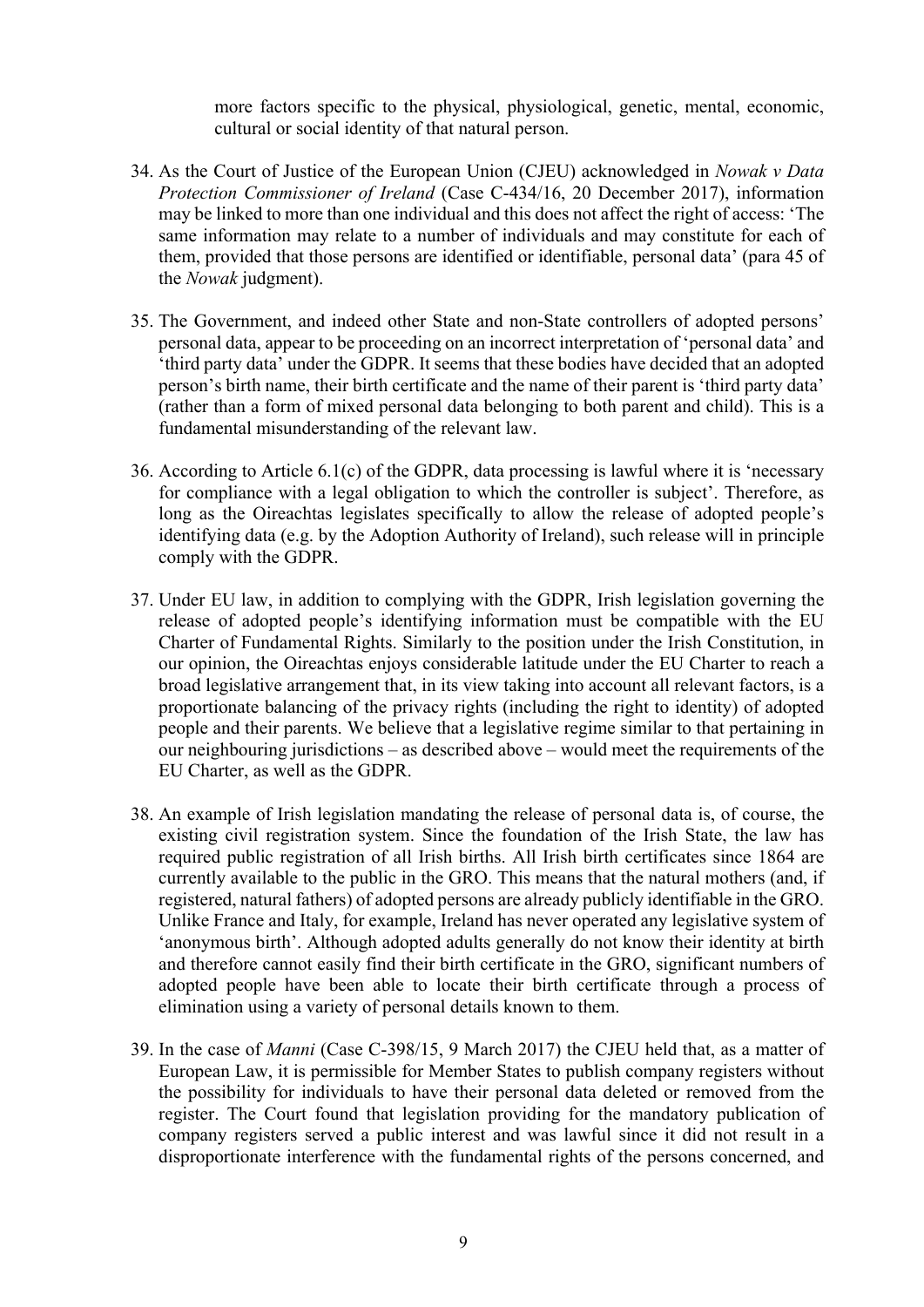that nothing in EU law created an obligation to provide for erasure of personal data pursuant to an individual request.

- 40. By analogy, the disclosure of their own information to adopted people serves a public interest in making information about their origins available to them. Legislation providing open access without the possibility that another person could object or prevent access to this information would be compatible with EU law as long as it did not generally constitute a disproportionate interference with the fundamental rights of others. Safeguards to ensure that others' rights were not disproportionately affected by the release to all adopted people of the information enabling them to retrieve their birth certificate could include measures such as a national advertising campaign informing the public of the incoming legal measures and the existence of the voluntary National Adoption Contact Preference Register (NACPR), and the provision of advice about the purpose and operation of the NACPR to every adopted person prior to releasing their information.
- 41. In any event the Government would first need to precisely establish, based on objective fact and taking account of Ireland's existing public birth registration system, how any proposed open access legislation would affect the fundamental rights and freedoms of others.26

*If the Oireachtas does not legislate to allow all adopted people to know their identity, what are the requirements of a case-by-case decision-making procedure according to the GDPR?* 

- 42. The proposals under Option 1 and Option 2 must, by virtue of EU law, be without prejudice to data subject rights. It has been established since the earliest judgments of the Court of Justice that EU law has 'primacy' over domestic law including data protection. This means that, even if the Irish Constitution were to be interpreted in a contrary manner to how we interpret it above, the GDPR takes precedence.
- 43. According to article 15 GDPR, every person has a right to access personal data relating to themselves (which – as explained above – includes their identity). This right applies equally to personal data that relates to themselves only and personal data that also relates to other people (for example a mother or other family members)<sup>27</sup>. The data controller (i.e. the person or persons who determine the purpose or means of processing) has a statutory obligation to give a copy of the personal data to the data subject on request. Article 15(4) GDPR states, however, that the right of access cannot adversely affect the fundamental rights and freedoms of others.
- 44. The precise scope of article 15(4) GDPR has not been considered by any court that we are aware of. According to general principles of European human rights law, any limitation on the data subject's right of access pursuant to article 15(4) or otherwise would have to

<sup>&</sup>lt;sup>26</sup> It is a long-standing principle espoused by the European Court of Human Rights and incorporated into European Union law that, in order to be permissible, limitations on rights have to be provided by law so that they are foreseeable, must genuinely meet an objective of general interest, be necessary to meet that objective and not represent a disproportionate interference with fundamental rights. See European Data Protection Supervisor, *Assessing the necessity of measures that limit the fundamental right to the protection of personal data: A Toolkit*, https://edps.europa.eu/sites/edp/files/publication/17-04-11\_necessity\_toolkit\_en\_0.pdf; see further CJEU (Grand Chamber), Case Opinion 1/15 (26 July 2017), para 121 onwards, https://eur-lex.europa.eu/legalcontent/EN/ALL/?uri=CELEX%3A62015CV0001%2801%29.

<sup>27</sup> Case C-434/16, *Nowak*, paragraph 44.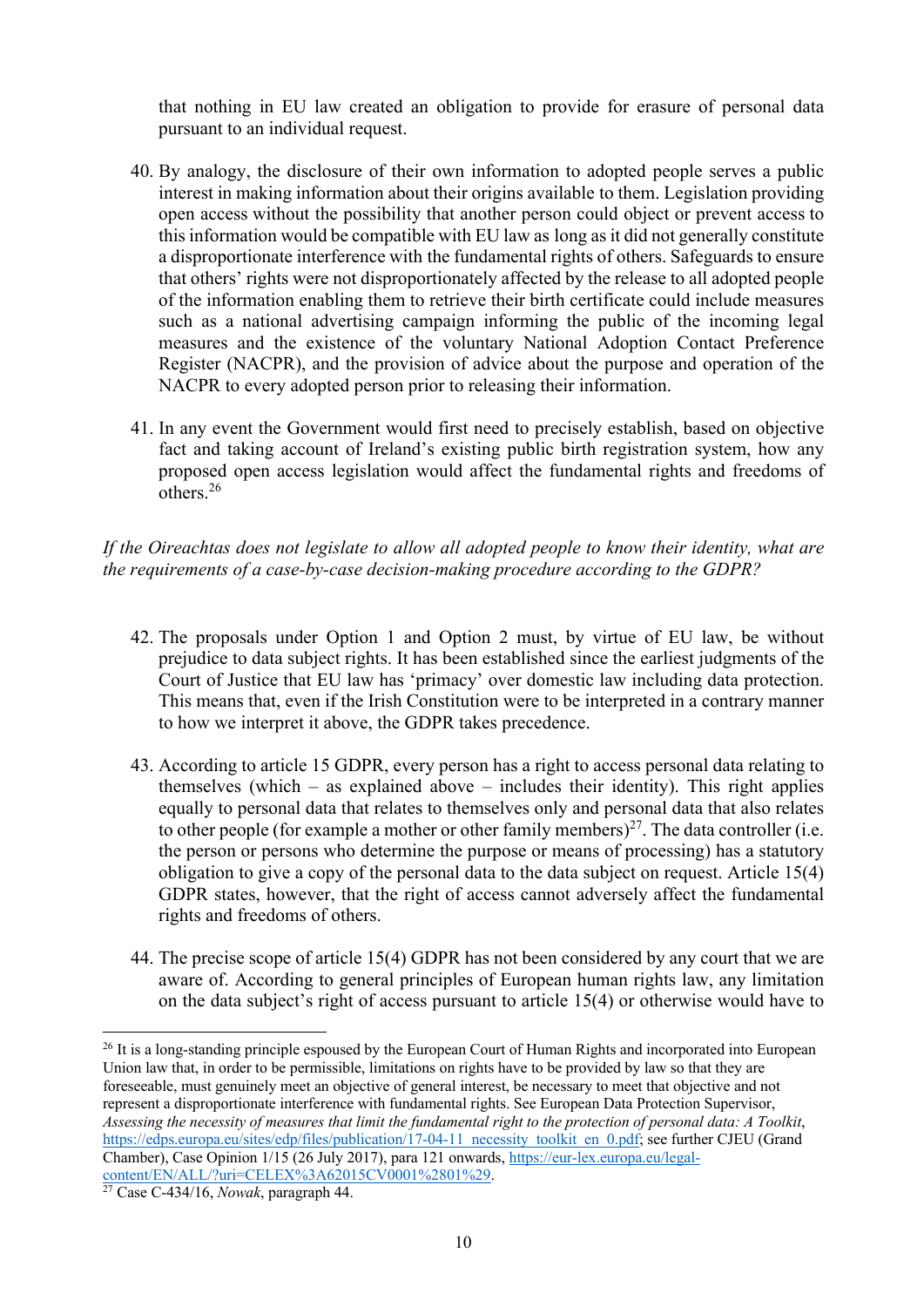be a necessary and proportionate restriction on the basis of a fundamental right or freedom precisely and objectively established to exist. Taking account of Ireland's existing civil registration system, it is not clear to us that access to a public record such as a birth certificate could activate this limitation on the right of access. Furthermore, the blanket restriction on access to other identifying information in section 40(1)(a) of the Adoption (Information and Tracing) Bill 2016 appears too broad to comply with article 15(4).

- 45. The GDPR allows Member States to introduce restrictions to this right (and other data subject rights) through legislation that satisfies the criteria set out in article 23 GDPR. This article provides that Member States may restrict data protection rights by legislative measures which are necessary and proportionate in a democratic society to safeguard certain public interest factors which are listed in article  $23(1).^{28}$  Article  $23(2)$  lists elements that must be present in any legislation restricting rights. Ireland has already enacted various restrictions in Chapter 3 of the Data Protection Act 2018 to safeguard, for example, cabinet confidentiality, criminal investigations, and so on. Nonetheless, any restrictions to a fundamental right are meant to be interpreted restrictively and can only be introduced insofar as they are strictly necessary and proportionate to safeguard identified public interest factors or the rights and freedoms of others. Again, taking account of Ireland's existing civil registration system, it is not clear to us that access to a public record such as a birth certificate could be restricted under this provision of the GDPR. The blanket restriction on access to other identifying information in section 40(1)(a) of the Adoption (Information and Tracing) Bill 2016 further appears to us to be over-broad having regard to the provisions of article 23 GDPR.
- 46. Procedurally, it is not entirely clear to us that the case-by-case decision-making process proposed by the Government in the Adoption (Information and Tracing) Bill 2016, including 'Option 2' whereby a 'presumption in favour of release' would be stated in the Bill meaning that release of information would be granted unless the birth parent objects in which case the Adoption Authority of Ireland would decide whether or not to release information, is compatible with the provisions of the GDPR.
- 47. The first issue with introducing what amounts to a third access regime that would sit alongside the FOI Act and GDPR is that it is bound to create confusion which could result in the weakening of data subject rights.
- 48. The second and more important issue is that every data controller is tasked under GDPR to grant data subjects access to their personal data. Under the Adoption (Information and Tracing) Bill 2016, it appears, the Adoption Authority of Ireland (AAI) will be required to make decisions regarding the release of data held in many instances by TUSLA. There is no provision under EU law for this responsibility to be devolved to an independent body such as the AAI. In any event it is for the Data Protection Commission to supervise compliance with GDPR by controllers; therefore the proposal to use the AAI as an

 $^{28}$  (a) national security; (b) defence; (c) public security; (d) the prevention, investigation, detection or prosecution of criminal offences or the execution of criminal penalties, including the safeguarding against and the prevention of threats to public security; (e) other important objectives of general public interest of the Union or of a Member State, in particular an important economic or financial interest of the Union or of a Member State, including monetary, budgetary and taxation a matters, public health and social security; (f) the protection of judicial independence and judicial proceedings; (g) the prevention, investigation, detection and prosecution of breaches of ethics for regulated professions; (h) a monitoring, inspection or regulatory function connected, even occasionally, to the exercise of official authority in the cases referred to in points (a) to (e) and  $(g)$ ; (i) the protection of the data subject or the rights and freedoms of others; (j) the enforcement of civil law claims.